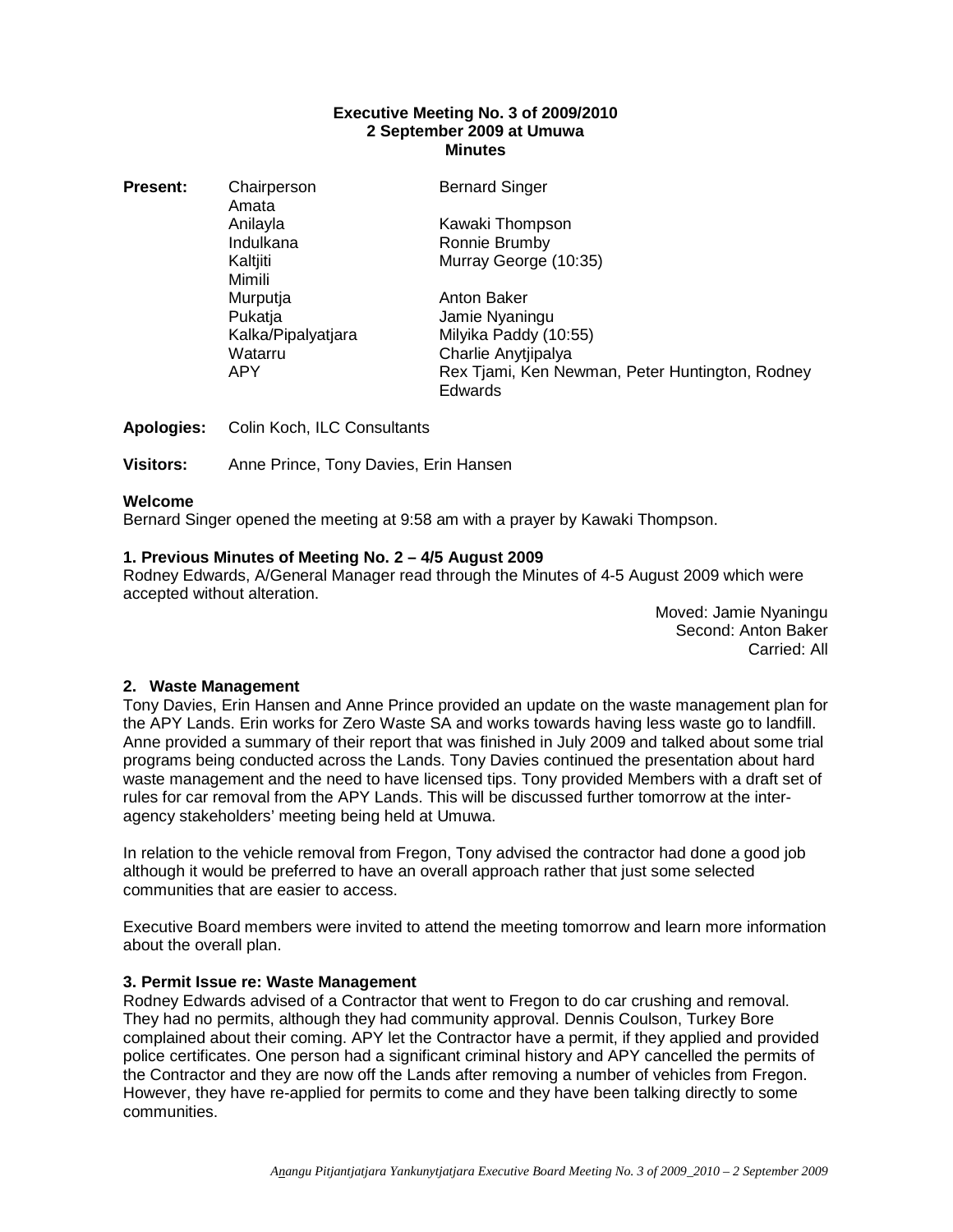It is recommended that the permits not be approved at this time. Zero Waste Management will be advertising for expressions of interest for vehicle removal across the APY Lands and the Company should be encourage to apply at that time.

## **Action: Write to Metal Recyclers advising of the above information.**

## **4. Development and Planning**

Ken Newman gave a background briefing on how APY sought advice from Salisbury Council about our planning and development functions. In their report, Salisbury advised that APY does not have to have the technical expertise, as that can be outsourced, but there is a need for good consultation across the APY Lands for development proposals.

After conferring with the Director and Chairperson, it was decided to approach Mary Anderson to come back and work for APY as our Development and Planning Officer. At the same time, Jude Allen has been seconded from Housing SA to work with Mary and develop the role over the next 6 months.

They started yesterday and they have been invited along today to give the Executive Board information about their job and a summary of what they will be doing.

Mary and Jude then provided a summary of development applications that are to be considered over the next month or so and will report back to the next Executive meeting. In relation to the Anangu Housing at Pukatja, the Executive Board was asked to consider approving a resolution which the Legal Officer presented.

Peter Huntington advised that the housing MOU with Housing SA was signed at Umuwa in the presence of the Minister on 31 August 2009 and that a fourth variation to the ground lease is ready for approval pending confirmation of site locations, etc. This is for the construction of 5 new houses next year, including three to be constructed by the Army and two by Housing SA.

### **Resolution**

That APY sign a fourth variation to the housing ground lease to deal with construction of new and upgraded housing at Pukatja subject to the conditions and lot numbers being acceptable to the General Manager and Director.

> Moved: Bernard Singer Second: Ronnie Brumby Carried: All

### **5. Land Management Matters**

### a. **Agistment Agreements**

A draft agistment agreement has been developed. This will be the basis of future agreements but each agreement will need some modifications to suit the business.

**Action: The APY Executive Board endorses the agistment agreement as presented and should go to the pastoral licensee meeting.** 

### **b. Strategy for APY Pastoral and Livestock Management**

**ILC Consultants:** Ian MacLean and Phillip Holm are here to help develop the long term strategy for supporting the LM Unit.

**APY Pastoral Business**: The pastoral program needs to become sustainable and one option is to develop a cattle business for APY.

# **Action: The APY Executive Board supports LM to investigate business models and report back to a future Executive Board meeting.**

### **c. Dog Baiting**

### All the grazing licensees have asked for LM to start dog baiting on pastoral areas only.

**Action: The APY Executive Board approves this being discussed at the pastoral licensee meeting.**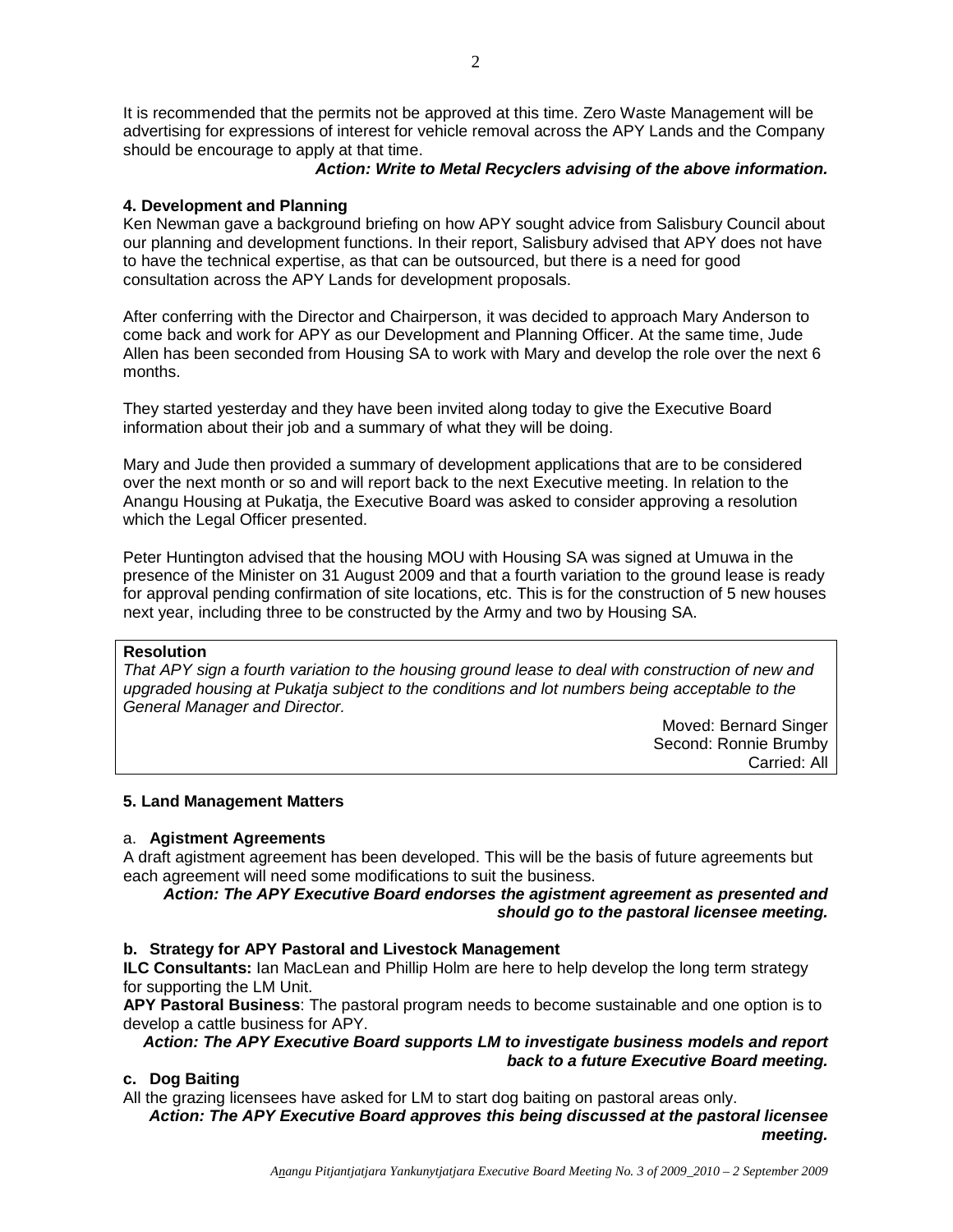### **d. Pastoral Licensee meeting**

This meeting was scheduled for last month but could not proceed. This is a priority and a date still needs to be set. **The date proposed is Wednesday 16 September 2009 at Umuwa**.

### **e. Roger Kayipipi Camel Project**

A briefing on the history of the yards was provided as per the request from last month. At 4 pm, Roger Kayipipi and Paddy McHugh attended the meeting to discuss camel business at Kaltjiti. Paddy addressed the meeting and said he believes there is a viable camel industry for the APY Lands. He is here to buy camels from Roger. Paddy pays \$130 - \$250 per camel, depending upon circumstances. Paddy thinks the time is right to start exploiting the industry. The camels he is purchasing from Roger are going to Peterborough, SA for slaughter.

There was general support for developing Anangu businesses. However, there is also concern that if unregulated, it will lead to conflicts between other Anangu traditional owners. It was suggested that Roger needs to speak to an accountant and a lawyer to structure a registered business. He and Paddy should report back to a future Executive Board meeting with a business plan that outlines what is proposed, the area to be covered, fees, etc.

Roger said he is worried about his country and the protection of waterholes, etc. The Executive approved continuing to muster the camels and remove them and build the yards while they are developing the business plan.

Bernard Singer had to leave the meeting at 5 pm.

### **f. Future of Kuka Kanyini Watarru**

**Letter from DEH** – requesting continuation of the KK Project until the end of the year and recommendations from a review to be completed by end of year. John Kite tabled a request from some Traditional Owners of Watarru asking that the community be given responsibility for the Kuka Kanyini project.

Rodney Edwards explained that he has been with LM for almost three years. The original Kuka Kanyini project was conducted by the community and DEH changed those arrangements. John Kite said that no funding goes into the community. It is administered by DEH and the community wants responsibility for the project to ensure their community survives.

Charlie Anytjipalya said LM was not supporting Watarru and was working against Anangu. Rodney explained that he met with DEH as a direction of the Executive at the last meeting. He explained that because of the problems in the past at Watarru, the Working on Country funding was suspended for 12 months.

# **Action: Rodney Edwards to arrange a meeting between DEH, Watarru and APY as soon as practicable to discuss the Kuka Kanyini project and the meeting is to be held at Umuwa on Friday 11 September 2009.**

### **g. Threatened Species project at Watarru**

**Tjakura and Macquarie University** – APY supported a funding application for Macquarie Uni to assist in tjakura monitoring. This is planned to occur in October.

### **Action: This is to be addressed at the meeting on 11 September 2009**

## **h. AW NRM Issues**

**4 Projects** - a letter from Minister advising that entry permits will be issued to staff working on the 4 projects, however the 4 projects have not been approved.

**Action: Letters to Minister and to AW NRM**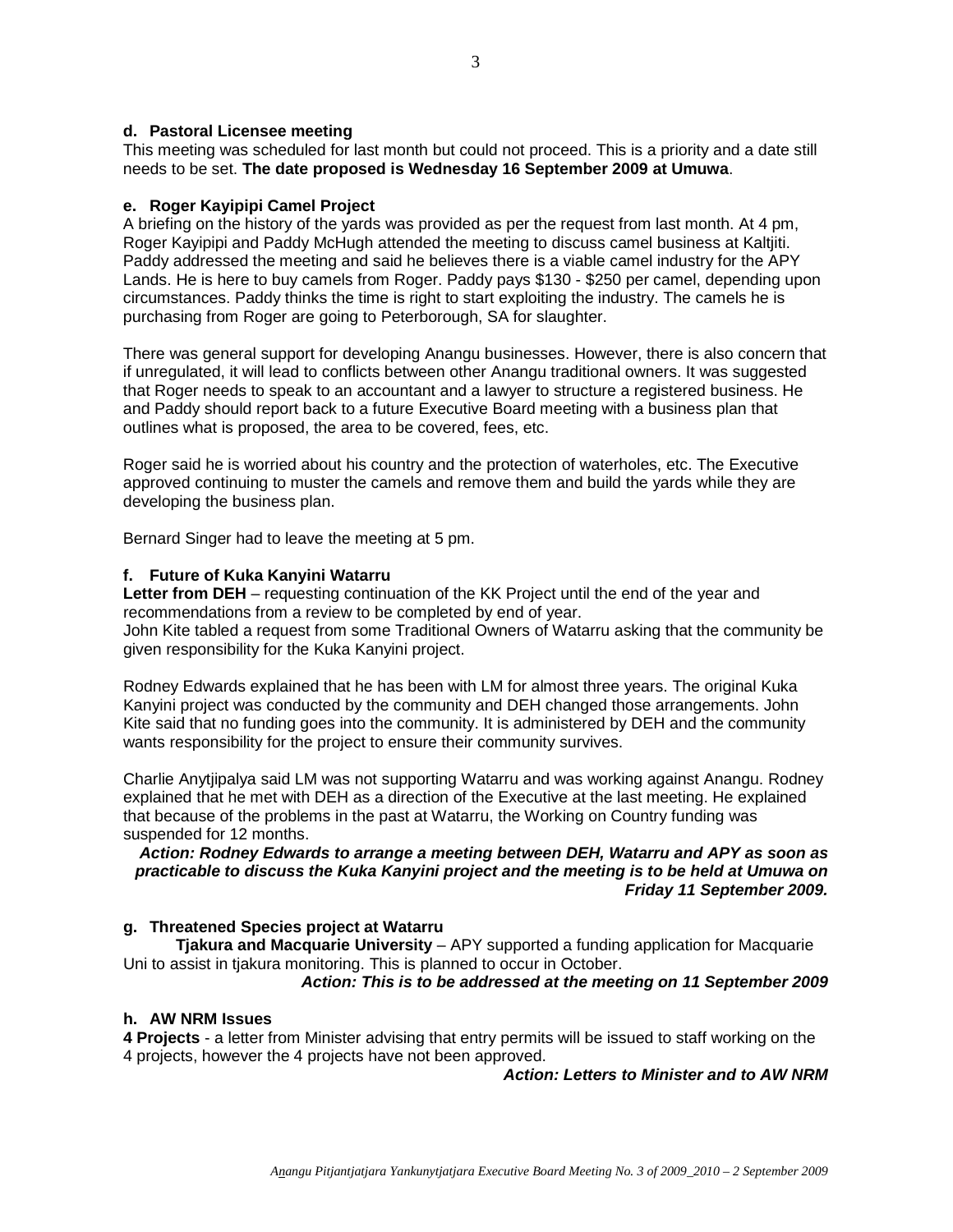**Expressions of Interest** - Letters to individual families requesting an expression of interest was sent to some Anangu. This resulted in Anangu coming to the meeting at Marla and submitting project applications. The GM of AW NRM has put this on hold as it's 'not political' to do this now. **Action: The Minister should be advised to these actions** 

## **i. IPA Planning**

Kalka/Pipalyatjara - Frank Young and Sam Matthews presented draft plain English plan of Management to the communities. Generally they are happy with the plan overall. There will be another meeting to go through a draft operational plan for the first three years of the project. Kalka/Pipalyatjara - APYLM is joining CLC on a plant and animal survey in the Walytjatjata area this week.

Sandy Bore - Further meetings are required, meetings have been held with not all traditional owners present. No decisions have been made in regards to this plan. A meeting has been advertised for the second week of September.

Apara/Makiri- we are currently working to source a consultant to undertake planning for this area. Sam is moving to Adelaide at the end of this year. We need to advertise this position as soon as possible so that we can try to employ them starting from November. This would allow an overlap period for a handover to take place.

### **Action: Proceed with recruitment**

# **j. APY Working on Country Rangers**

The Rangers from Walalkara have told staff they want to cancel their contracts, so that they can receive CDEP payment again. A letter of resignation has not been received.

The APY WOC Ranger Project will need to be significantly reworked for this financial year. Out of a possible 9 positions, it is likely that only 4-5 of these positions will be filled during this period. APY LM is currently advertising for two more part time rangers to start working in Kalka / Pipalyatjara area. We are planning to interview before the end of the month.

# **6. Legal Report**

The legal report has been deferred until the next meeting.

# **7. Correspondence In/Out**

| In.      |                            |                                             |
|----------|----------------------------|---------------------------------------------|
| 06/08/09 | Minister Weatherill        | MoU and direction to APY                    |
| 06/08/09 | Minister Weatherill        | Stores policy                               |
| 06/08/09 | <b>Minister Weatherill</b> | Mullighan Inquiry                           |
| 11/08/09 | <b>DFC Housing</b>         | Lease for housing lots                      |
| 11/08/09 | <b>DFC Housing</b>         | Mimili cultural heritage clearance          |
| 12/08/09 | <b>DFC Housing</b>         | Development approval Pukatja                |
| 13/08/09 | <b>Minister Rankine</b>    | Thank you                                   |
| 13/08/-9 | DPC                        | <b>Community Initiatives Fund</b>           |
| 14/08/09 | J Kite                     | <b>Support for UNITAR</b>                   |
| 18/08/09 | <b>SA Heritage Council</b> | Consultation workshops                      |
| 21/08/09 | <b>Bungala</b>             | Shade sail construction in communities      |
| 20/08/09 | Minister Weatherill        | <b>Court and Community Safety Complex</b>   |
| 20/08/09 | Minister Weatherill        | Various: Permits, Regional Council, other   |
| 20/0809  | <b>DFC Housing</b>         | Accept planning and development project     |
| 24/08/09 | DPC-AARD                   | Consultation re Aboriginal Heritage Act     |
| 26/08/09 | Zero Waste SA              | Waste Management Stakeholder mtg 3 Sept     |
| 26/08/09 | Chairperson Pukatja        | QC Advice                                   |
| 27/08/09 | <b>Minister Rankine</b>    | <b>Children's Protection Amendment Bill</b> |
| 27/08/08 | DPC-AARD                   | <b>ANZAC Day Commemoration Fund</b>         |
| 27/08/09 | DPC-AARD                   | Appln for Court and Community Safety Centre |
|          |                            |                                             |